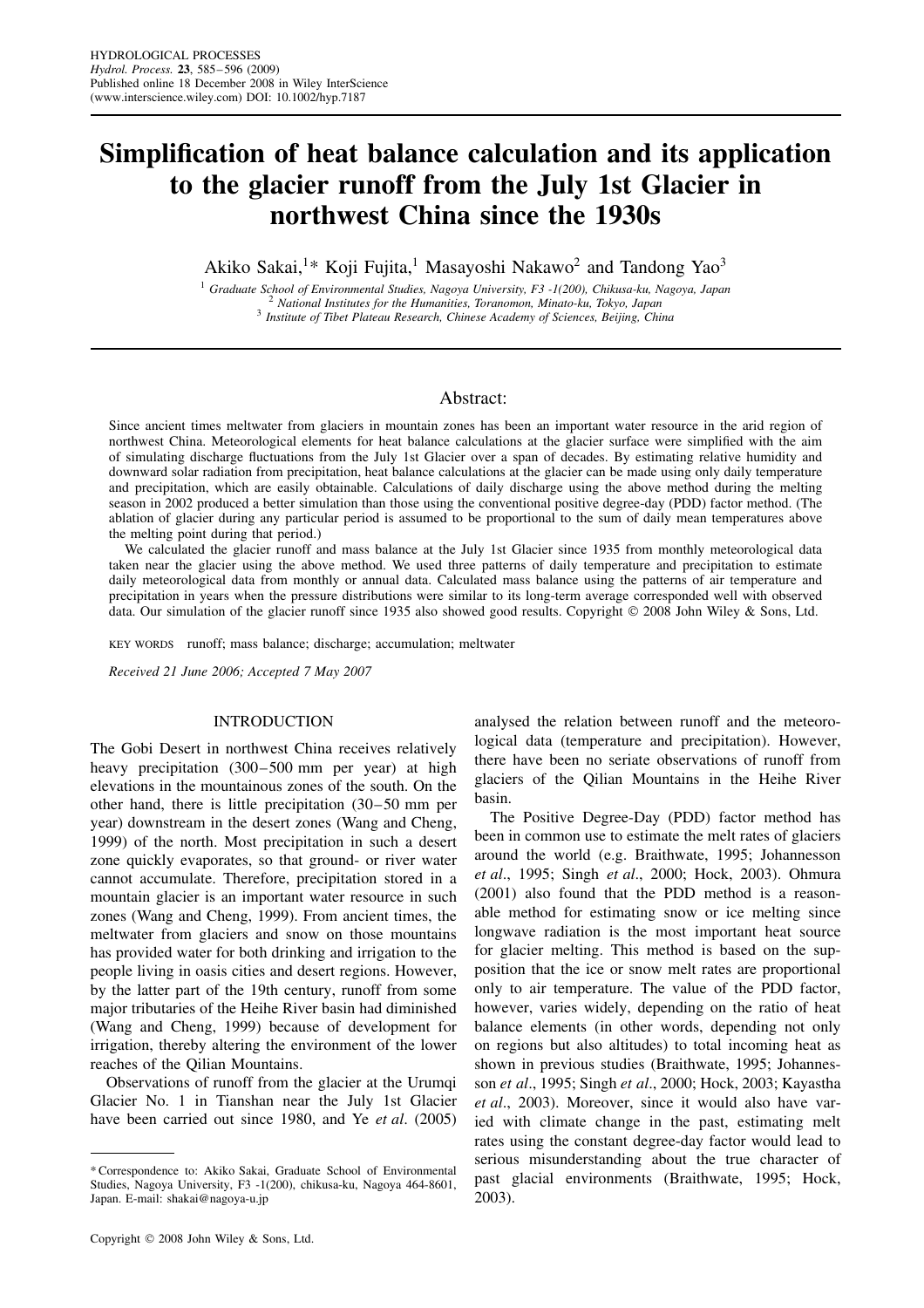In addition, meltwater refreezes in the snow layer of Asian inland mountain zones (Huang, 1990). Although the PDD factor can be assumed to be constant over the short term, it would vary over the long-term according to the conditions of refreezing, such as ice temperature and the volume of meltwater (Braithwate, 1996).

Many models of glacier mass balance and discharge have been established and improved to obtain more accurate results. However, such models require data on air temperature, shortwave radiation, albedo, wind speed, humidity and downward longwave radiation. Although temperature and precipitation have been observed and collected since relatively ancient times, there is a lack of data on solar radiation, humidity and wind speed. This makes it necessary, therefore, to establish a method based on physical heat balance calculations that require only temperature and precipitation.

It is the purpose of this study to simulate glacier runoff over recent decades using our newly established method based on heat balance calculations which requires only temperature and precipitation.

## LOCATION AND PAST STUDY

The July 1st Glacier is located at the head of the Heihe River on the northern slope of Mount Tuolai in the Qilian range (Figure 1). The length of the glacier was about 3.8 km with a zone of approximately  $2.98 \text{ km}^2$  in 1975 (Liu *et al*., 1992a). A topographical map of the glacier was made on the basis of aerial photographs taken in 1975 (Xie *et al*., 1985). In 1985, a variety of re-surveys were carried out around the ablation zone (Liu *et al*., 1992a). Most recently, from 2002 to 2005, the terminus of the glacier and its surface levels were re-surveyed by Fujita *et al*. (2006).

Mass balance and Equilibrium Line Altitude (ELA) (which indicates the elevation at which the mass balance of the glacier is zero, in other words, where accumulation is equal to ablation) were observed from 1974 to 1977 and from 1983 to 1988 (Liu *et al*., 1992b). Sakai *et al*.



Figure 1. Location of the July 1st Glacier in the Qilian Mountains, the Heihe River, Gobi Desert and Jiuquan. Thick solid lines represent mountain ranges

(2006c) showed that both glacial mass fluctuation and shrinkage have accelerated since the 1990s because of the increasing temperature on the basis of comparative observations of the glacier zone made in 1956, 1975 and 1985 (Liu *et al*., 1992a).

# **OBSERVATIONS**

Meteorological observations were carried out at the July 1st Glacier (39°15'N, 97°45'E) from June 2002 to August 2005. An Automatic Weather Station (AWS) was installed near the glacier terminus at an altitude of 4295 m a.s.l. as shown in Figure 2. Air temperature, humidity, precipitation, downward and upward solar radiation, net radiation, wind speed and surface ground temperature were measured at intervals of 10 min. Details of the observations have been reported by Sakai *et al*. (2006a).

Discharge from the July 1st Glacier was observed at the glacier terminus (Site D in Figure 2) during the melting season from 11 June to 10 September in 2002. The total discharge zone was  $3.75 \text{ km}^2$ , comprising glacier and glacier-free zones of 2.46 and  $1.29 \text{ km}^2$ , respectively. A relation between the discharge and water level has been established on the basis of manual measurements. Details of the observation method have been reported by Sakai *et al*. (2006b).

## MASS BALANCE CALCULATION

At the glacier surface layer, new snow accumulates on the old snow or ice, and the accumulated snow will eventually become ice by consolidation when there is no melting at the snow surface. Meanwhile, meltwater and rain flow down through the snow layer and refreeze on



Figure 2. Basin and topographic map of the July 1st Glacier. AWS is the location of the Automatic Weather Station. Site 'D' indicates the discharge measurement site in 2002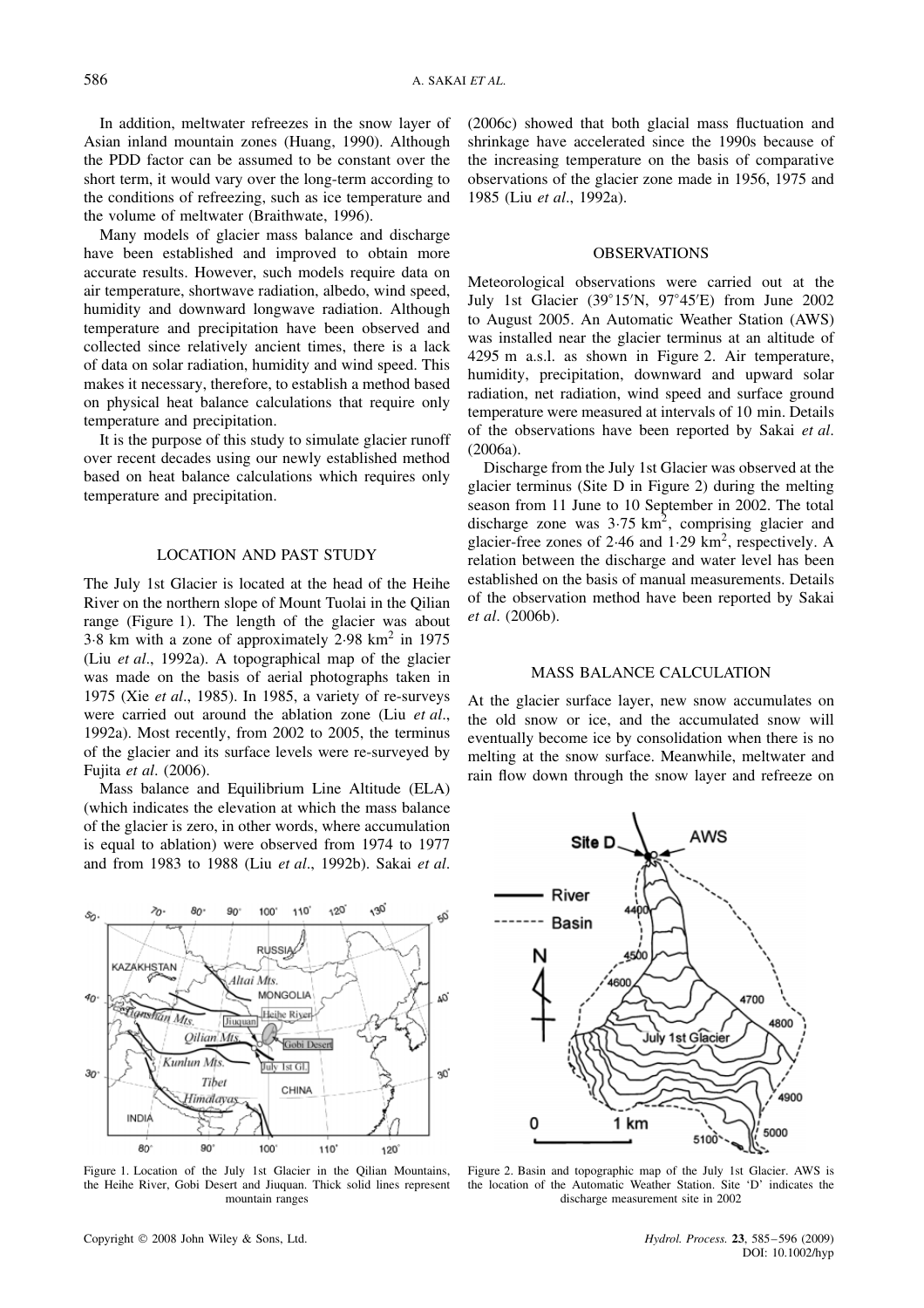the ice layer, since the ice temperature is sufficiently cold and the glacier is classified as a polar type (Huang, 1990). Therefore, meltwater does not flow out from the glacier directly. The above-mentioned new and compacted snow and refrozen ice are referred to here as a glacier. Refreezing is an important process in calculating the mass balance of continental glaciers. If there is no snow layer on the ice surface, there is no refreezing since meltwater cannot be maintained on the ice surface. A model for calculating the mass balance of a glacier in the Tibetan Plateau was established by Fujita and Ageta (2000). Their model calculated mass balance and discharge from a glacier on the basis of the surface heat balance that took into account the refreezing of meltwater.

The models of mass balance and heat balance calculations established by Fujita and Ageta (2000) are shown below.

# *Basic equation for the model of Fujita and Ageta (2000)*

Mass balance of the glacier can be calculated as follows:

$$
b = P_s - a_m - a_e + w_a \tag{1}
$$

where,  $b =$  mass balance,

 $P_s$  = snow (solid precipitation),

 $a_m$  = melt amount,

 $a_e$  = evaporation, and

 $w_a$  = refreezing amount.

More than 70% of annual precipitation occurs during the melting season (from May to September) (Ding and Kang, 1985). The phase of precipitation, solid (snow) or liquid (rain), depending on air temperature, is important for glacier mass balance. The following relation between the probability of snowfall and air temperature was obtained from the data observed by Ueno *et al*. (1994) in the Tibetan Plateau.

$$
P_s = P_p \qquad [T_a \le 0] (^{\circ}C) \tag{2}
$$

$$
= \left(1 - \frac{T_a}{6}\right) P_p \qquad [0 < T_a < 6]({}^{\circ}\text{C})
$$

$$
= 0 \qquad [T_a \ge 6]({}^{\circ}\text{C}) \text{ and}
$$

$$
P_r = P_p - P_s \qquad (3)
$$

 $P_r$  = rain (liquid precipitation) and  $P_p$  = precipitation.

Discharge from the glacier can be calculated as follows:

$$
w_{\rm r} = P_{\rm r} + a_{\rm m} - w_{\rm a} \tag{4}
$$

where,  $w_r$  = discharge,

 $a_m$  = melt amount, and

 $w_a$  = refreezing amount.

Calculations of heat for ice melt and meltwater refreezing are expressed in the following section.

Copyright 2008 John Wiley & Sons, Ltd. *Hydrol. Process.* **23**, 585–596 (2009)

## *Heat balance at the glacier surface*

The basic equation of heat balance at the surface (ice or snow) is expressed as follows:

$$
H_{\rm m} = R_{\rm n} + H_{\rm s} + H_1 + H_{\rm g} \tag{5}
$$

where,  $H_m$  = heat for melt,

 $R_n$  = net radiation,  $H_s$  = sensible heat,  $H_1$  = latent heat, and  $H<sub>g</sub>$  = heat flux into glacier surface.

All components are positive when fluxes are directed towards the surface. The net radiation consists of shortand longwave radiations as follows:

$$
R_{\rm n} = (1 - \alpha)R_{\rm s} + \varepsilon R_{\rm l} - \varepsilon \sigma (T_{\rm s} + 273.2)^4 \qquad (6)
$$

 $\alpha$  = surface albedo (0–1),

 $R_s =$  downward shortwave radiation (W m<sup>-2</sup>),  $R_1$  = downward longwave radiation (W m<sup>-2</sup>),  $T_s$  = surface temperature (°C),  $\varepsilon$  = emissivity of snow/ice surface (1),  $\sigma =$  Stefan–Boltzmann constant (5.67  $\times$  10<sup>-8</sup> W m<sup>-2</sup>  $K^{-4}$ ).

Downward longwave radiation can be estimated from the dew point temperature at the screen height and a coefficient related to the sunshine ratio (ratio of downward shortwave radiation to solar radiation at the top of the atmosphere) according to the empirical equations of Kondo and Xu (1997). Their empirical equation was established on the basis of field observations in Japan. Thus, the calculated downward longwave radiation using Kondo and Xu  $(1997)$  was multiplied by 0.92 to fit the observed data from 2002 to 2005 at the July 1st Glacier. Then, downward longwave radiation can be calculated from air temperature, relative humidity and downward shortwave radiation.

Surface albedo calculations also followed Fujita and Ageta (2000). Surface albedo was calculated from surface snow density, considering the multiple reflections within a surface snow layer and assuming that the surface snow layer consists of an ice plate and an air layer in the vertical dimension by Yamazaki *et al*. (1993). The thickness of the ice plate is empirically calculated from the surface snow density. Therefore, for the calculation of surface albedo it is necessary to consider the densification of snow. A model of snow densification due to viscous compression was established by Motoyama (1990). A compactive viscosity factor is estimated by an empirical formula with respect to snow density. The strain rate–stress relation for the snow layer can be calculated when the density of a layer at a given depth and the overburden load on that layer are given. The minimum albedo of the glacier ice was fixed at  $0.3$ , while that of the new snow was assumed to be 0Ð8.

Turbulent sensible- and latent-heat fluxes are calculated by the bulk method as follows:

$$
H_s = c_a \rho_a C U (T_a - T_s) \tag{7}
$$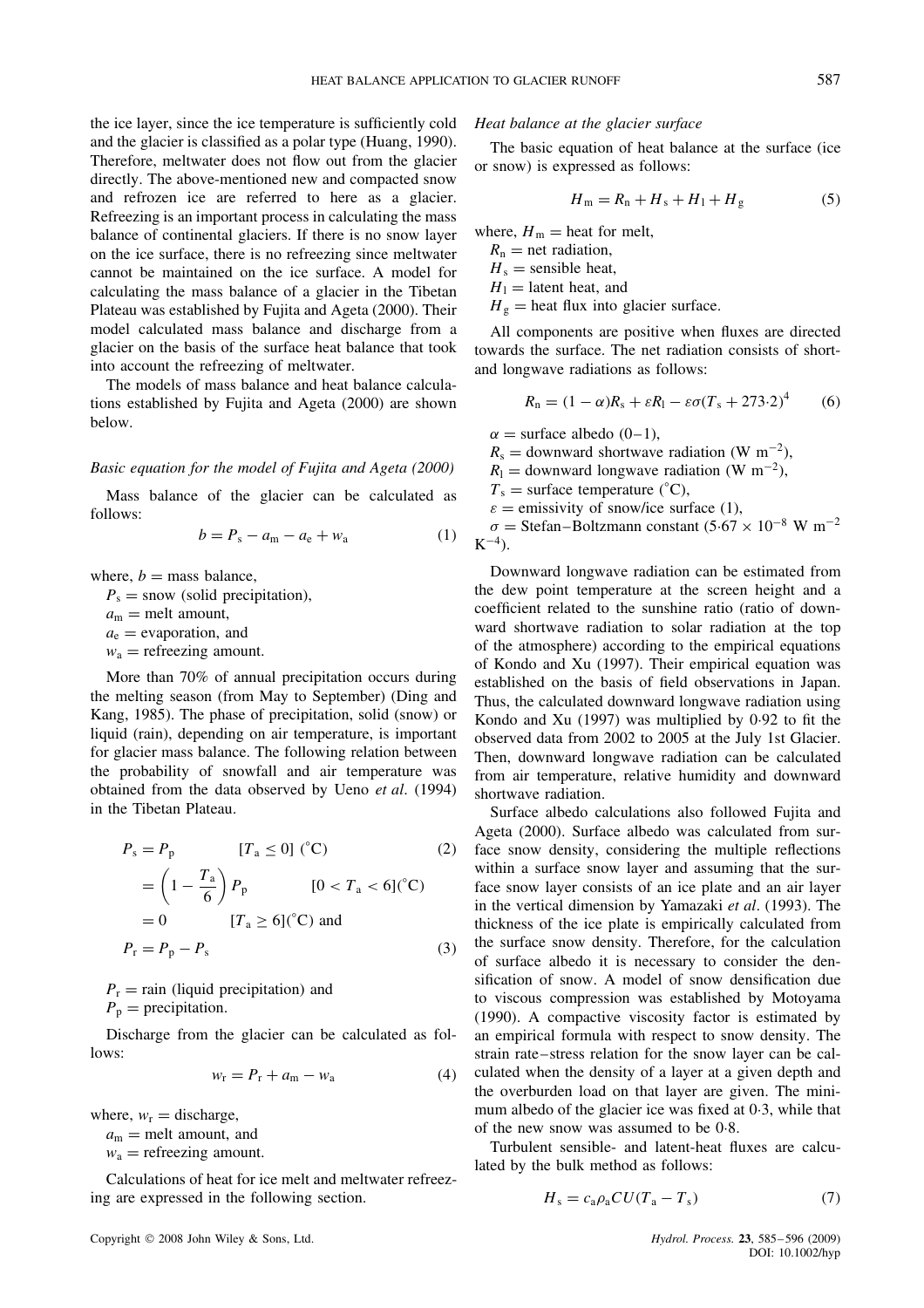$$
H_1 = l_e \rho_a C U \left[ \frac{rh}{100} q(T_a) - q(T_s) \right]
$$
 (8)

where,  $c_a$  = specific heat of air (= 1006 J kg<sup>-1</sup> K<sup>-1</sup>),  $\rho_a$  = density of air (kg m<sup>-3</sup>),

 $C = \text{bulk coefficient}$  for sensible and latent heat  $(0.002)$ ,

 $U =$  wind speed (m s<sup>-1</sup>),

 $T_{\text{a.s}}$  = temperature of air (<sub>a</sub>) and surface(<sub>s</sub>),

 $rh$  = relative humidity (0–100) (saturated at 100),

 $q =$  saturated specific humidity (kg kg<sup>-1</sup>), and

 $l_e$  = latent heat for evaporation (2.50  $\times$  10<sup>6</sup> J kg<sup>-1</sup>).

The model calculates the refreezing amount from changes in the ice temperature profile and water content in the snow, and runoff is produced when excessive water exists in the snow. The amounts of refreezing and runoff water differ at each elevation depending on the temperature of the glacier ice and the amount of percolation water. A detailed description of the model was given in Fujita and Ageta (2000).

Surface temperature was calculated as follows from Equations (5) to (8) assuming that heat for melt is zero:

$$
(1 - \alpha)R_s + \varepsilon R_1 - \varepsilon \sigma (T_a + 273.2)^4
$$
  

$$
T_s = \frac{-l_e \rho_a C U \left(1 - \frac{rh}{100}\right) q(T_a) + H_g}{4\varepsilon \rho (T_a + 273.2)^3} + T_a
$$
 (9)  

$$
+ \left(\frac{dq}{dT_a} l_e + c_a\right) \rho_a C U
$$

where, assuming that the surface temperature is close to the air temperature, the following approximation was used:

$$
T_{\rm s}\approx T_{\rm a},
$$

then,

$$
(T_s + 273.2)^4 \cong (T_a + 273.2)^4
$$

$$
+ 4(T_a + 273.2)^3 (T_s - T_a)
$$

and

$$
q(Ts) \cong q(Ta) + \frac{dq}{dTa}(Ts - Ta)
$$

When a positive surface temperature is obtained by Equation (9), it is replaced by zero. The following iterative calculations using Equation (9) are performed until the surface temperature converges within a range of  $\pm 0.1$  °C:

- 1. Surface temperature is obtained assuming no heat flux into the glacier, that is,  $H_g = 0$ ;
- 2. Heat flux into the glacier is calculated using the calculated surface temperature;
- 3. New surface temperature is obtained using the calculated heat flux into the glacier.

Saturated specific humidity and its gradient are calculated as functions of air temperature using the empirical equations presented by Kondo (1994) [Chapter 6.1, Equations  $(6.5)$ – $(6.10)$ ]. When the new surface temperature is  $0^{\circ}$ C, we can calculate the heat for ice or snow

melt. Melt amount  $(a_m)$  (mm w.e.) during the given period of  $\Delta t$  can be calculated from heat for melt as follows.

$$
a_{\rm m} = 1000 \frac{H_{\rm m}}{\rho_{\rm w} l_{\rm m}} \Delta t
$$

where,  $l_m$  = latent heat for ice or snow melt (= 0.334  $\times$  $10^6$  J kg<sup>-1</sup>),

 $\rho_w$  = density of water (= 1000 kg m<sup>-3</sup>).

If the surface temperature is zero with wet snow, heat flux between the surface and glacier body is considered to be zero since no temperature gradient exists within snow.

When a negative new surface temperature is obtained, we can calculate heat conduction within the snow and ice layers using the new surface temperature and temperature profiles of snow and ice.

The time interval of the calculations was one day.

# *Estimation of solar radiation and humidity from precipitation*

The above model established by Fujita and Ageta (2000) requires meteorological parameters, which were unavailable in the previous decades. Therefore, to calculate glacier runoff several decades ago, we have to simplify our heat balance calculation.

A method for estimating solar radiation using precipitation has already been established by Matsuda *et al*. (2006). Precipitation generally increases with the amount of cloud cover that obscures the sun and reduces transmissivity, i.e. the ratio of downward shortwave radiation to shortwave radiation at the top of the atmosphere. Downward shortwave radiation  $(R_s)$  can be expressed by transmissivity  $(\tau)$  and incoming shortwave radiation at the top of the atmosphere  $(R_{s,\text{top}})$ :

$$
R_{\rm s} = \tau \ R_{\rm s,top} \tag{10}
$$

We found the following relation between the monthly average downward shortwave radiation and the monthly average precipitation observed at the July 1st Glacier from June 2002 to August 2005 (including year-round data) (Figure 3a):

$$
τ = -0.0503 \ln(Pp) + 0.534
$$
  
\n
$$
Pp > 0.03 mm per day
$$
 (11)  
\n
$$
τ = 0.75
$$
 
$$
Pp < 0.03 mm per day
$$

The above equation was established from observed precipitation data whose maximum value was 9 mm per day. Equation (11) was used to estimate daily mean transmissivity from daily precipitation data,  $P_p$ . Fluctuations of shortwave radiation were successfully simulated as shown in Figure 3b. The estimated shortwave radiation was greater than the observed data when observed shortwave radiation was smaller than 150 W  $\text{m}^{-2}$ . This was because Equation (11) is a relational expression based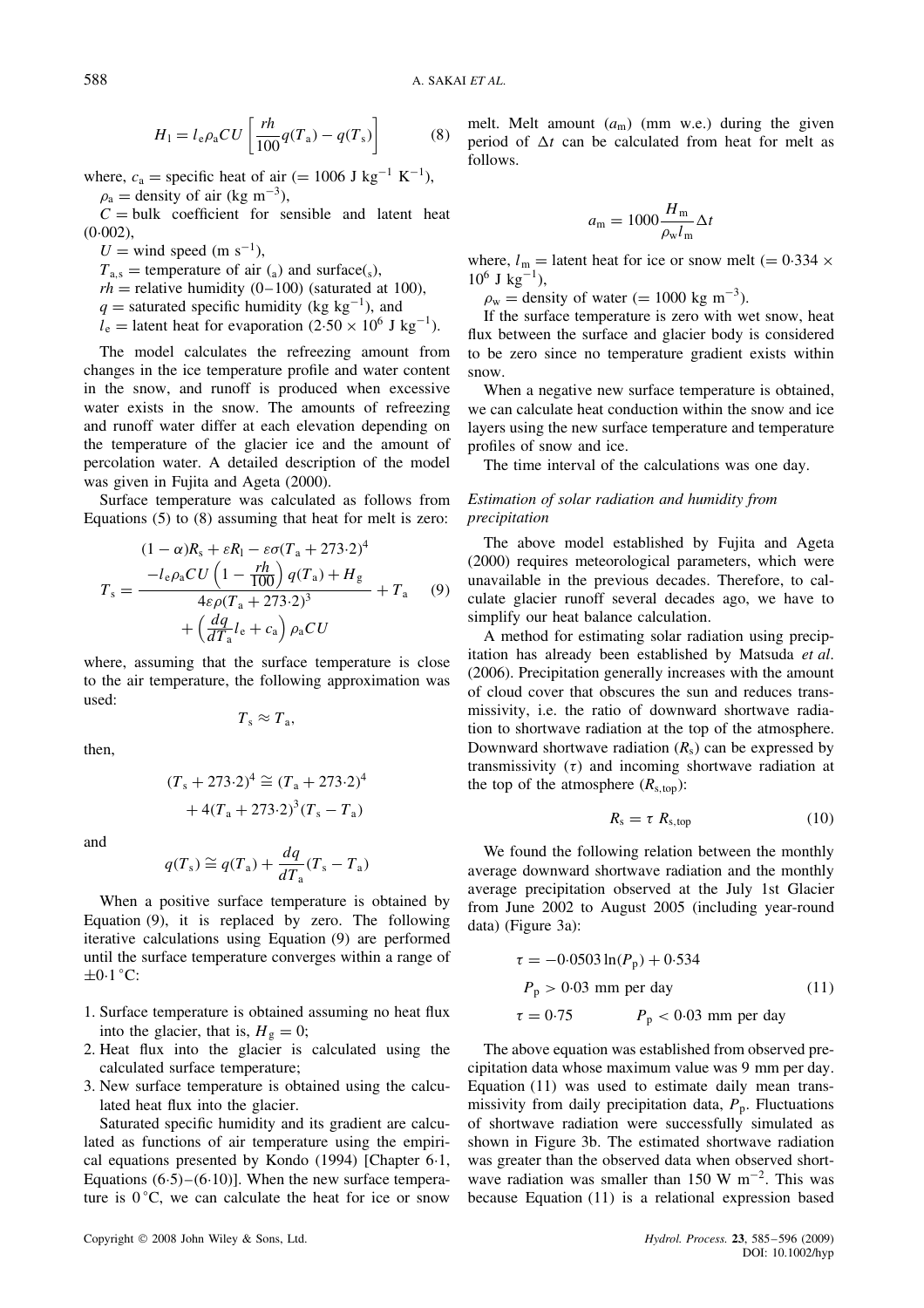

Figure 3. (a) Relation between monthly precipitation and monthly average transmissivity of solar radiation (downward shortwave radiation/shortwave radiation at top of the atmosphere) observed from 2002 to 2005. (b) Daily solar radiation observed in 2002 and its estimation by Equation (11)

on monthly data, which does not include the data of low transmissivity with much precipitation. However, glacier melt, which has the greatest impact on the glacier's mass balance, occurs when shortwave radiation is large. Thus, the overestimation of small downward shortwave radiation has only a small effect on the mass balance calculations of a glacier.

Figure 4a shows the relation between the monthly averages of precipitation and relative humidity, based on observations from June 2002 to August 2005 (including year-round data) at the July 1st Glacier. That relation indicates that relative humidity increases with precipitation as follows:

$$
rh = 15.009 \ln(P_p) + 53.31 \quad P_p > 0.2116 \quad (12)
$$
  

$$
rh = 30 \qquad P_p < 0.2116
$$

The above equation was established from observed precipitation data with a maximum value of 9 mm per day. Equation (12), which was derived from monthly average data, has been applied to estimate the daily relative humidity from the daily precipitation. Estimated relative humidity shows fluctuations similar to those in



Figure 4. (a) Relation between monthly precipitation and monthly average relative humidity observed from 2002 to 2005. (b) Observed daily relative humidity in 2002 and its estimation by Equation (12)

the observed data, as shown in Figure 4b, enabling us to estimate the relative humidity from precipitation.

Our established estimations of solar radiation and relative humidity from precipitation can then be used to simplify the heat balance calculation, Equations (5)–(8). There would be seasonal and annual change in the coefficients in Equations (11) and (12), and more data might be necessary to determine those coefficients. However, those relations (Equations (11) and (12)) were applied year-round, as observed data are limited at present.

Precipitation was assumed to be uniform at the calculated basin, and the temperature lapse rate was assumed to be  $6.0^{\circ}$ C per km.

## *Discharge calculation from the glacier-free zone*

Since there is a glacier-free zone in the drainage zone, we estimated the discharge from that zone by assuming that no change occurred in groundwater storage. The discharge from the glacier-free zone can then be calculated as follows:

$$
Q_{\rm f} = P_{\rm p} - E_{\rm f} \tag{13}
$$

We assumed there was no remaining snow at the end of the melting season, since our aim was to simulate the annual discharge from the glacier. Therefore, precipitation was not separated into rain and snow. Evaporation,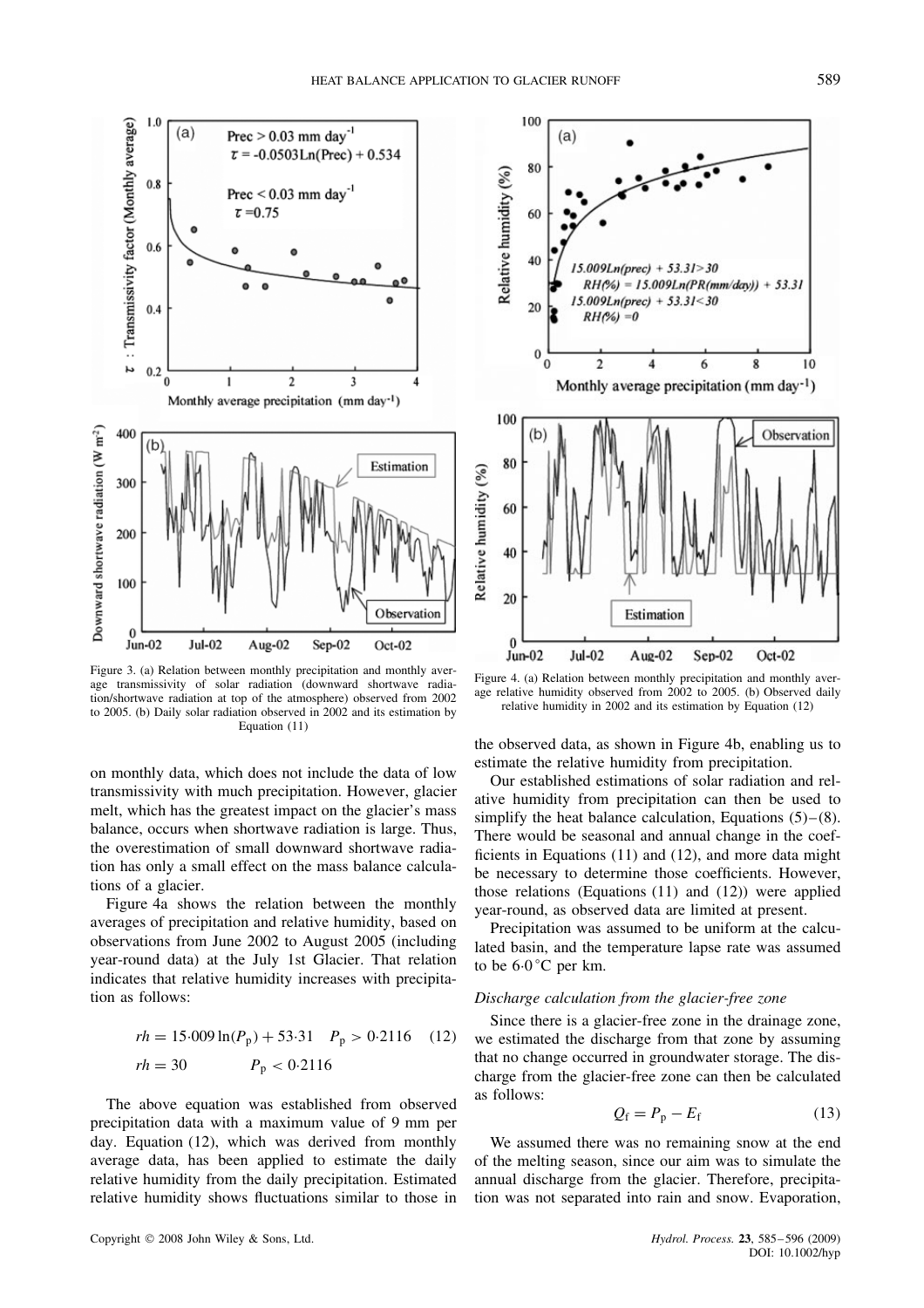$E_f$ , in the glacier-free zone can be calculated from temperature and precipitation using the empirical equation used by Kang *et al*. (1999) to calculate the evaporation at the Urumqi River basin. Calculation of  $E_f$  was carried out at intervals of 1 month. Precipitation was assumed to be uniform at the calculated basin, and the temperature lapse rate was assumed to be  $6.0\degree C \text{ km}^{-1}$  as the glacier heat balance calculation.

## VERIFICATION

The calculated discharge from the glacier by the heat balance method (using observed air temperature, precipitation, solar radiation, wind speed, net radiation and surface temperature), designated as 'All para', is compared in Figure 5 with the calculated result using our established method that is designated as 'T&P'. The latter is based on the temperature and precipitation data observed at the July 1st Glacier in 2002 (Figure 5). Downward longwave radiation for 'All para' was obtained from the following observed data: downward and upward shortwave radiations, ground surface temperature and net radiation. The discharge calculation was started on 11 June 2002. The observed snow thickness on the ice on 15 June 2002 and observed ice and snow temperature profile on 16 June 2002 were applied to the initial condition of both models ('All para' and 'T&P'). The glacier and glacier-free zones were assumed to be constant during the calculation period (glacier zone:  $2.46 \text{ km}^2$ ; glacier-free zone:  $1.29 \text{ km}^2$ ). The effect of glacier zone change on the discharge was negligible, since the change was relatively small during the calculation period.

The discharge and mass balance of the glacier were assumed to depend only on altitude and were calculated at an altitude interval of 100 m. The time interval of the calculation was 1 day. Precipitation, downward longwave radiation and downward shortwave radiation were assumed to be uniform on the glacier, and temperature lapse rate was assumed to be constant  $(6.0\degree\text{C km}^{-1})$ . Discharge from the glacier was also calculated using the PDD method and is shown in Figure 5. The PDD factor was obtained from the observed melt amount and

temperature from July to August, 2002 (Kayastha *et al*., 2003). The start of a calculated discharge from a glacier estimated from the PDD factor does not correspond to the calculated discharge using the heat balance method. The discharge using the PDD method was much greater than that using the heat balance method at the beginning of the melting season. The reason would be that the PDD factor, which was determined from observations carried out in July and August when glacier refreezing hardly ever occurs, did not take refreezing into account. Refreezing does, however, actually take place in June.

Calculated results of 'T&P' corresponded well with the calculation using 'All para'. On the other hand, the calculated discharge using the PDD factor is much larger than that using 'All para' in June.

Calculated discharges from the basin including both glacier and glacier-free zones are compared with observed discharge in 2002 in Figure 6. Calculated discharge from the glacier-free zone was less than 10% of the total discharge from the basin, indicating that the total discharge was mainly controlled by discharge from the glacier. There would be storage water remaining in the glacierfree zone, and therefore a time lag would exist between the precipitation and discharge. However, we neglected the storage water in order to roughly estimate the value of discharges from a glacier-free zone.

Discharges calculated by both 'T&P' and 'All para' were less than the observed discharges in July. This is because the initial snow depth, which was obtained by observation, was greater than actual snow depth, since the observation did not cover the entire glacier zone. Then, the snow cover period at the beginning of the melting season in the model calculation would be longer than the actual period. On the other hand, discharges calculated by both 'T&P' and 'All para' were larger than the observed discharge in August since the albedo calculated from the previous day's surface condition was used in the model. Thus, in the model calculation, if ice were exposed at the glacier surface on the day before a snowy day, new snow would not accumulate because new snow melts on the snowy day, since the previous day's low (ice) albedo



Figure 5. Discharges from the July 1st Glacier in 2002 calculated using all observed parameters (dotted line: All para), calculated using only temperature and precipitation (solid line: T&P), and calculated using PDD factor (grey line: PDD)



Figure 6. Discharges from the July 1st Glacier whole basin in 2002. Observed data (thick solid line), calculated using only temperature and precipitation at glacier and glacier-free zones (thin solid line), and calculated using all observed parameters at glacier and glacier-free zones (dotted line). Grey line shows discharge only from glacier-free zone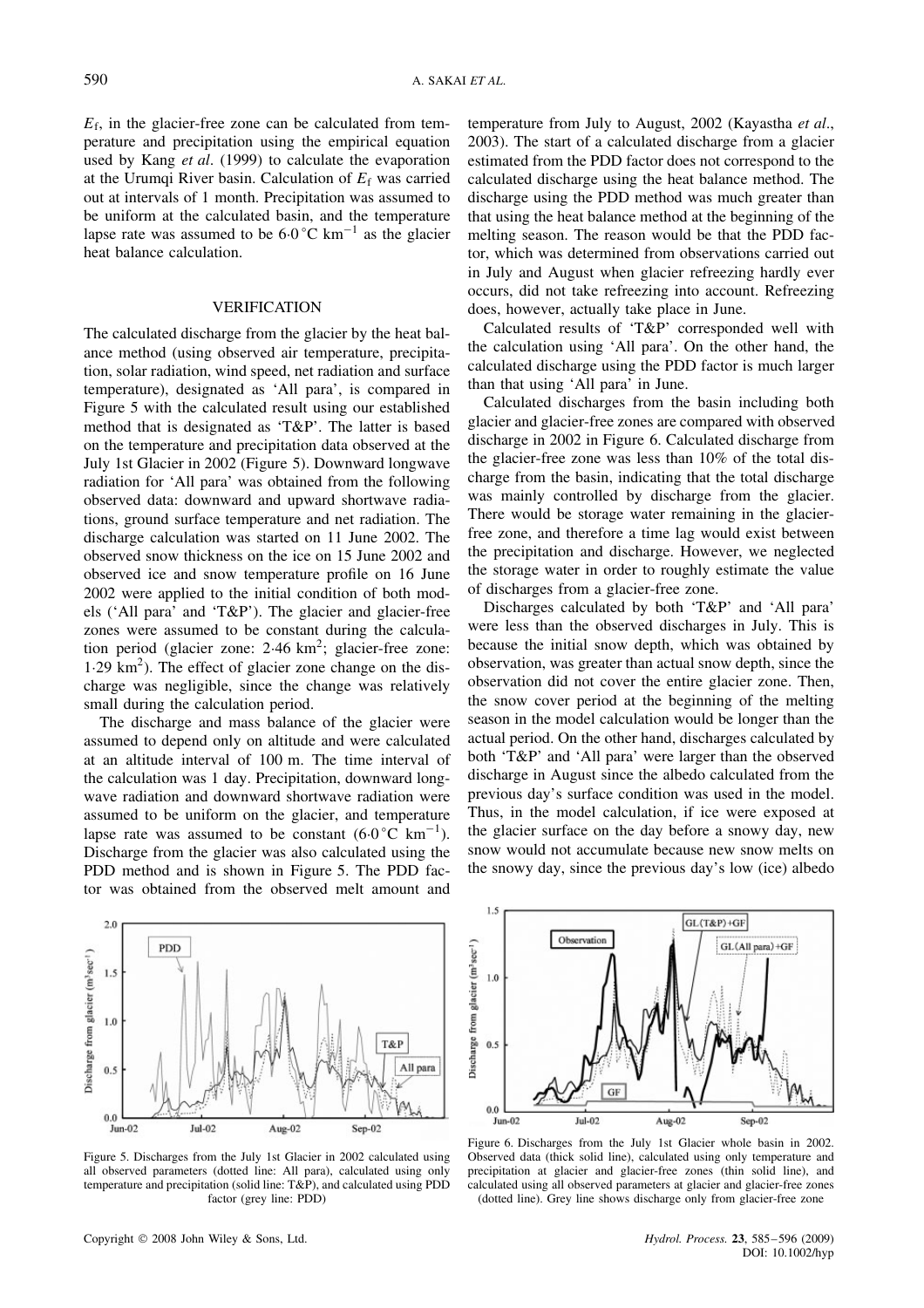is used to calculate incoming shortwave radiation. Then, new snow could not cover the glacier surface in August in the model calculation, and the calculated discharge would become larger than the observed discharge.

We also calculated the discharge from the glacier in 2002, assuming that the wind speed was the annual average on a constant basis by both the methods using our method ('T&P') and all observed meteorological parameters ('All para'). The calculated discharge using constant wind speed was also almost equal to the calculated heat balance using all observed parameters ('All para'). This is because the fluctuation of heat balance on the glacier surface mainly depends on solar radiation, whereas sensible and latent heats are minor elements at the July 1st Glacier. Longwave radiation accounted for a relatively large amount of the total incoming heat to the glacier surface (Ohmura, 2001). However, the daily fluctuation was much smaller than that of daily solar radiation, since the fluctuation of the solar radiation depending on albedo change is relatively large. Thus, we concluded that the glacier mass balance was not affected by fluctuations in wind speed. Ohmura (2001) also indicated that wind speed only weakly correlated with the melt rate.

In brief, mass balance and discharge from the glacier can be calculated only from temperature and precipitation using Equations (11) and (12).

# CALCULATIONS OF DISCHARGE AND MASS BALANCE SINCE 1930S

# *Reconstruction of daily temperature and precipitation from monthly data at Jiuquan*

As described in the previous section, 'daily' temperature and precipitation are required to calculate mass balance and discharge from glaciers. However, there is no past record of observed meteorological data at the July 1st Glacier, and there are only monthly precipitation and temperature data from 1935 taken at Jiuquan  $(39^{\circ} 46^{\prime} N,$ 98° 29'E) located 70 km northeast of the July 1st Glacier.

Those data were compiled by the National Climatic Data Center (NCDC) of the U.S. Department of Commerce (http://www.ncdc.noaa.gov/oa/ncdc.html). Thus, we have to reconstruct daily temperature and precipitation at the July 1st Glacier from the monthly meteorological data at Jiuquan.

The observed temperature and precipitation data at the July 1st Glacier (at an altitude of 4295 m a.s.l. from June 2002 to September, 2005) were compared with the daily temperature and precipitation data taken at Jiuquan during the same period. The frequency of daily and monthly precipitation at the July 1st Glacier was much higher than at Jiuquan. Therefore, it is not reasonable to apply the several-fold daily (or monthly) precipitation at Jiuquan for daily (or monthly) precipitation at the July 1st Glacier. On the other hand, the ratios of annual precipitation at the July 1st Glacier to those at Jiuquan in 2002, 2003, 2004 and 2005 were 4.5, 4.2, 4.3, and 5.2, respectively, showing small inter-annual variation.

We then reconstructed daily precipitation at the July 1st Glacier from annual data at Jiuquan following the procedures shown in Figure 7. First, we estimated the annual precipitation at the July 1st Glacier from that at Jiuquan by assuming that the annual precipitation at the former is 4.3 times as much as that at the latter. Next, we estimated the daily precipitation at the July 1st Glacier from its monthly precipitation using three patterns of the ratio of daily to annual precipitation. Those three patterns were obtained from precipitation observed at that glacier from 2002 to 2005 (July 2002 to June 2003, Pr0203; July 2003 to June 2004, Pr0304; July 2004 to June 2005, Pr0405). This yielded three datasets of daily precipitation at the July 1st Glacier.

Daily temperature at the July 1st Glacier was reconstructed from monthly data at Jiuquan as also shown in the flow chart (Figure 7). The temperature lapse rate shows seasonal variations in this region (Kang *et al*., 1999). Monthly mean temperature lapse rates were averaged from data at the July 1st Glacier and Jiuquan from 2002 to 2005 (Figure 8). Monthly mean



Figure 7. Flow chart indicating the procedures for reconstruction of daily meteorological data at the July 1st Glacier from monthly meteorological data at Jiuquan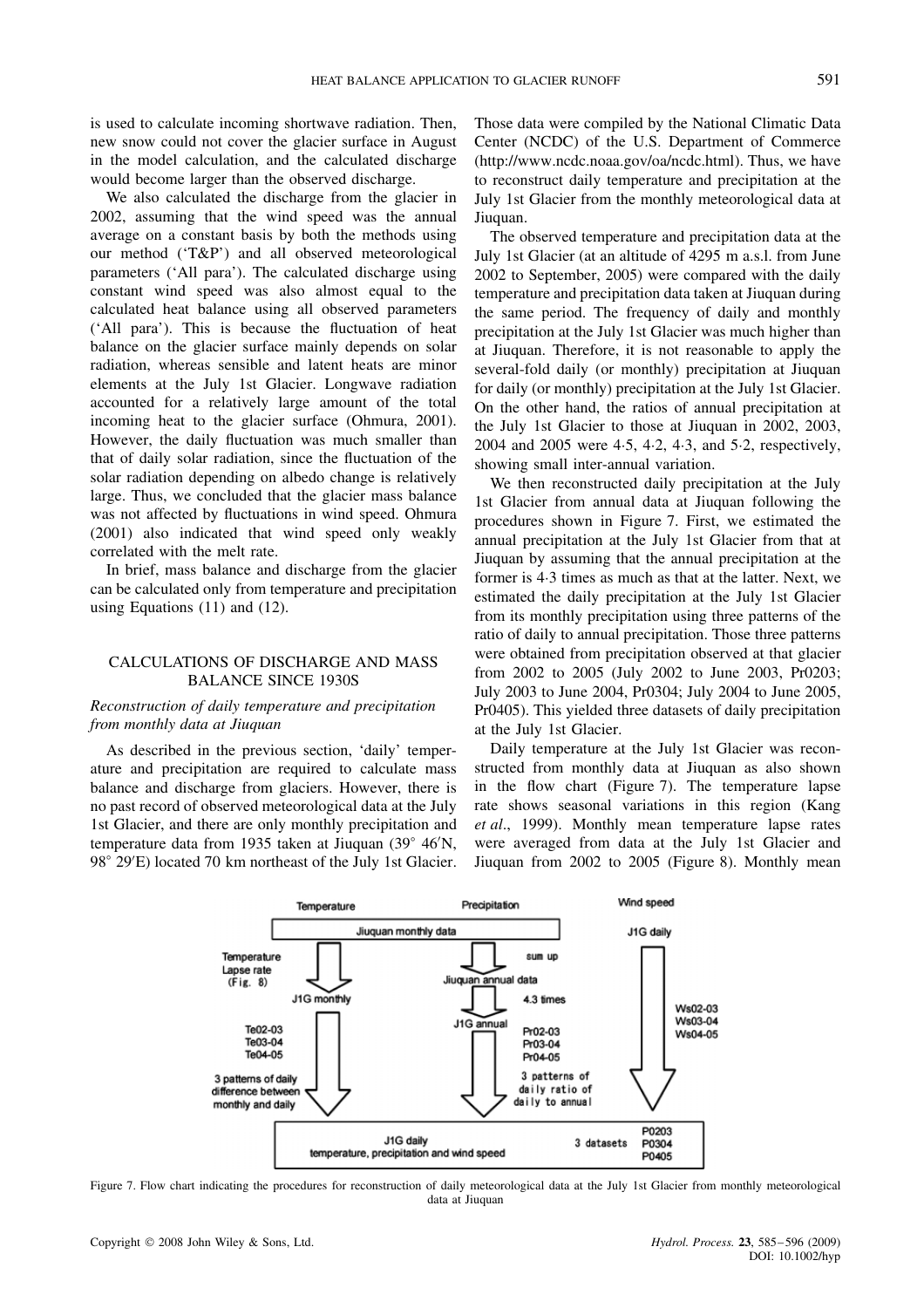temperatures at the July 1st Glacier can then be estimated from those at Jiuquan with corresponding monthly mean temperature lapse rates. The daily temperature difference between the daily and monthly mean at the July 1st Glacier was calculated from the observation from 2002 to 2005, yielding three patterns of temperature differences (July 2002 to June 2003, Te0203; July 2003 to June 2004, Te0304; July 2004 to June 2005, Te0405) between the daily and monthly mean. This yielded three datasets of daily temperature at the July 1st Glacier.



Figure 8. Monthly average temperature lapse rate between the July 1st Glacier (4295 m a.s.l.) and Jiuquan (1470 m a.s.l.). Longitudinal bar shows maximum and minimum monthly values from 2002 to 2005

As for daily wind speed, it was assumed to be subject to the same seasonal changes as those from daily data at the July 1st Glacier (July 2002 to June 2003, Ws0203; July 2003 to June 2004, Ws0304; July 2004 to June 2005, Ws0405). Daily meteorological datasets P0203, P0304 and P0405 at the July 1st Glacier since 1935 were estimated using the patterns Te0203 Pr0203 Ws0203; Te0304 Pr0304 Ws0304; and Te0405 Pr0405 Ws0405, respectively.

The glacier zone was interpolated on the basis of the observed data in 1956, 1975, 1985 and 2002 as shown in Figure 9. It was assumed that the rate of decrease from 1935 to 1956 was equal to that from 1956 to 1985; the rate of decrease was extrapolated after 2002. The glacier zone in 2002 had decreased by 5% since 1956 (Sakai *et al*., 2006c). We then calculated the mass balance and discharge at the July 1st glacier since 1935 from the above three meteorological datasets (P0203, P0304, P0405). The annual temperature and precipitation used in our calculations can be seen in Figure 10, which shows that the former increases gradually since the 1930s, while the latter appears to be relatively meagre from 1955 to 1985.

The discharge calculation started from 1 October 1934. And the initial snow depth was assumed to be  $0.3 \text{ m}$  and



Figure 9. Altitudinal glacier zone and glacier-free zone distribution change since 1935 estimated by interpolating the observed data. Dotted lines indicate the observed data of the glacier zone



Figure 10. Annual temperature at the altitude of 4300 m and annual precipitation at glacier zone used for glacier runoff and mass balance calculations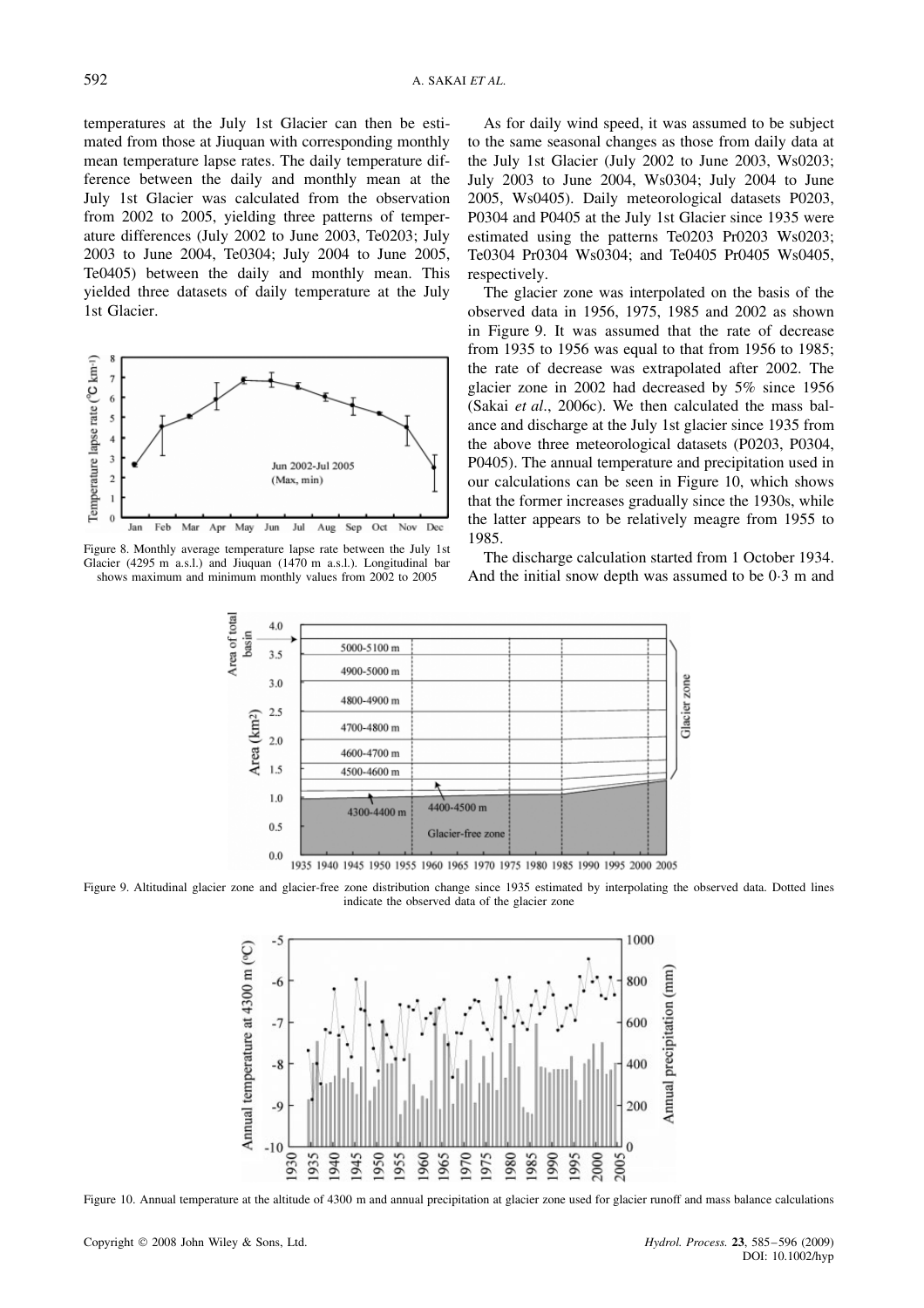uniform at the whole glacier. It was assumed that precipitation is uniform across the glacier. The temperature lapse rate on the glacier was fixed at  $6.0^{\circ}$ C km<sup>-1</sup>, and mass balance calculations were carried out at 100-m intervals.

#### *Calculated results*

Figure 11a–c shows the observed and calculated ELA, cumulative mass balance and discharge from the July 1st Glacier, respectively. ELA was defined as the altitude where mass balance was zero, assuming that the mass balance distribution was interpolated linearly from the calculated results at 100-m intervals of altitude. Anything above 5100 m a.s.l. of ELA was represented as 5100 m a.s.l. since that was the maximum altitude of the basin of the July 1st Glacier. The cumulative mass balance relative to the 1975 value is the cumulated mass balance averaged over the whole glacial zone; in other words, it is the ice thickness change averaged over the whole glacier zone.

Those calculated results using the three datasets show a similar fluctuation, though they are not exactly equal. The calculated ELA using the dataset of P0203 was relatively large, while calculations using the meteorological datasets of P0304 and P0405 show good agreement with the observations. The rate of decrease of the cumulative mass balance using the dataset of P0203 was relatively large. Model calculations of cumulative mass balance using the meteorological datasets of P0304 and P0405 show good agreement with the observations. The calculated discharge using P0203 was greater than



Figure 11. (a) Calculated ELA (equilibrium line altitude) fluctuation, (b) calculated cumulative glacier mass balance, and (c) calculated discharge from glacier using three datasets of daily data. 'OBS' indicates observed data

other calculated results using datasets P0304 and P0405, reflecting the calculated result of cumulative mass balance. Although discharge was observed only in 2002  $(2.89 \times 10^6 \text{ m}^3 \text{ per year})$ , it was close to the calculated value (2.55  $\times$  10<sup>6</sup> m<sup>3</sup> per year, P0304; 1.98  $\times$  10<sup>6</sup> m<sup>3</sup> per year, P0405). The calculated discharge using the P0203 dataset (4 $\cdot$ 16  $\times$  10<sup>6</sup> m<sup>3</sup> per year) in 2002 was greater than the observed discharge. There are two reasons for the difference between the calculated discharge using P0203 and the observed discharge in 2002. One is that the amount of snow at the beginning of the melting season was calculated from meteorological data of the previous year. Thus, the calculated snow amount at the beginning of the melting season in 2002 was smaller than the observed value, and ice, the albedo of which was lower than that of snow, tended to readily appear in the model calculation. Another reason is that the daily meteorological dataset (temperature and precipitation) from January to June 2002 using calculation of discharge was reconstructed using daily temperature and precipitation data in 2003 (not in 2002). Thus, the calculated discharge was different from the observed discharge in 2002, since the glacier melt usually starts in June.

The cumulative mass balance has continued to decline since the 1930s. The ELA tended to be low from the end of the 1960s to the 1980s, but high in the last half of the 1990s. Discharge was also relatively small from the 1960s to the mid-1990s and then increased, although the total glacier zone has continued to diminish.

## DISCUSSION

The calculated results (ELA, mass balance, discharge) using the three meteorological datasets showed similar fluctuations, but were not exactly equal (Figure 11), although the monthly temperatures and annual precipitations were the same.

There was no difference between the calculated discharge in 2002 using constant wind speed and the observed one.

The heaviest precipitation occurred during summer in this region. Precipitation takes the form of snow when the air temperature falls below a certain level. Therefore, snow accumulation heavily depends on the temperature, which is an important factor when precipitation occurs. The combination of daily temperature and precipitation differs among the three patterns used to estimate daily values from monthly data. Average values of the temperature weighted by precipitation, annual average temperature and their difference  $(T_p - T_{ave})$  that were calculated from observed data from 2002 to 2005 are shown in Table I. The temperature difference  $(T_p - T_{ave})$  of P0203 was higher than the others, as shown in the same table. In other words, the temperature during precipitation in P0203 was higher compared to other datasets, leading to less snow amount in P0203. Therefore, the rate of decrease in the cumulative mass balance using the dataset of P0203 was much greater than the others, and the calculated discharge was also somewhat higher than those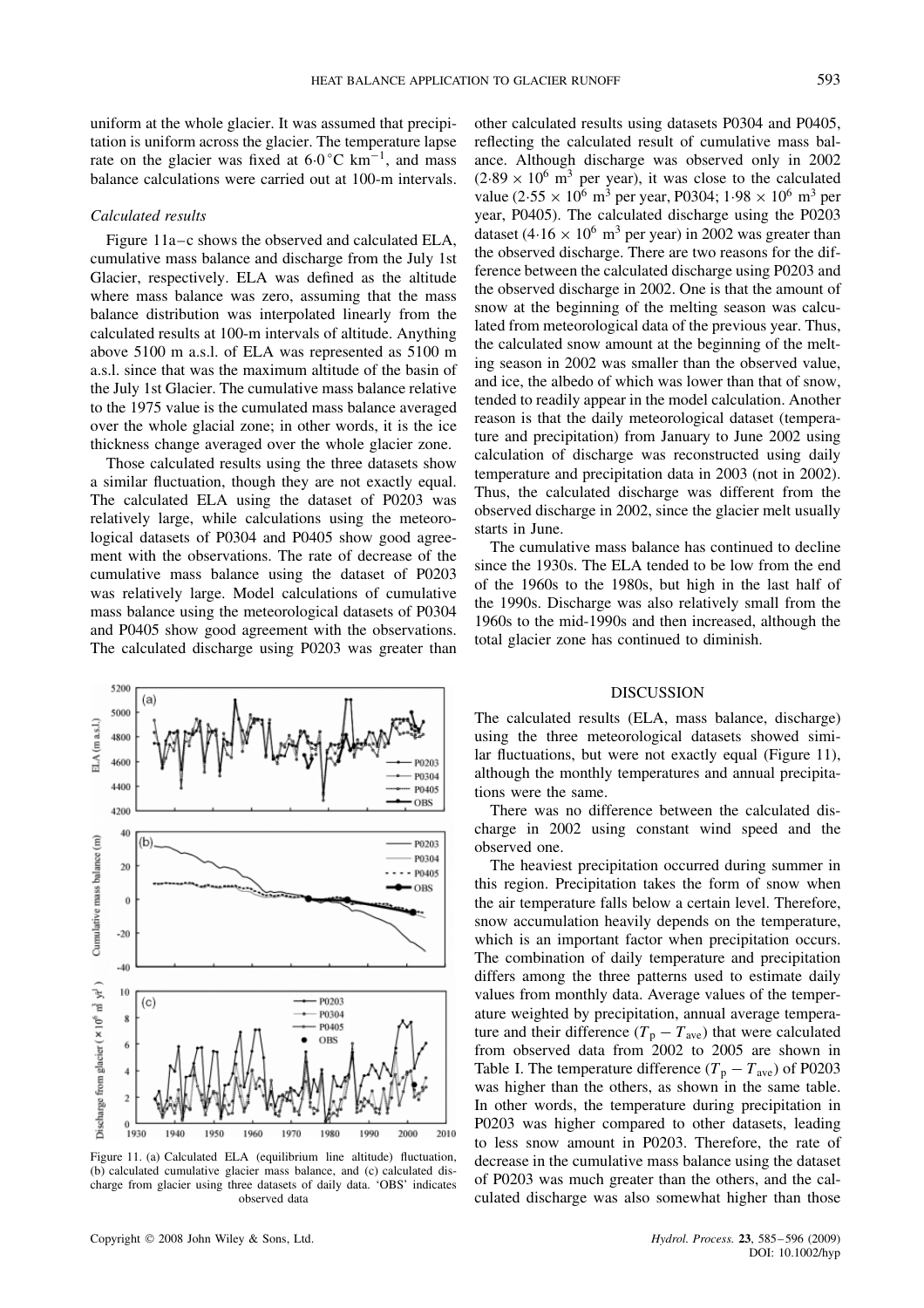using the other datasets (P0304, P0405). Thus, the calculated discharge and mass balance of the glacier depends on a combination of daily temperature and precipitation.

Figure 12 shows the distribution of geo-potential height at 600 hPa averaged from July to August (melting season) in China. The periods were the 'long-term mean' (1968–1996), in 2002, 2003 and 2004. These were produced from NCEP/NCAR re-analysis data (Kalnay *et al*., 1996). It is clear that the pressure distributions in 2003 and 2004 were similar to the 'long-term mean'. However, there was a relatively high pressure zone around the study zone in 2002. Therefore, the weather during the melting season in 2002 was anomalous compared to that of the past three decades, although unfortunately we cannot discuss the pressure distribution before 1968.

Mass balance can be calculated from precipitation, evaporation and discharge, and is expressed as follows from Equations  $(1)$ ,  $(3)$  and  $(4)$ :

$$
b = P_{\rm p} - a_{\rm e} - w_{\rm r} \tag{14}
$$

Table I. Average of the temperature weighted by precipitation;  $T_p$ , Annual average temperature;  $T_{ave}$ , and their difference between  $T_p$  and  $T_{ave}$ 

|                    | $T_{\,n}$ | $T_{ave}$ | $T_{p}-T_{ave}$ |
|--------------------|-----------|-----------|-----------------|
| P <sub>020</sub> 3 | 1.8       | $-6.0$    | 7.7             |
| P0304              | $-0.3$    | $-6.3$    | $6-0$           |
| P <sub>0405</sub>  | $-0.2$    | $-6.3$    | $6-1$           |

50

The calculation error of evaporation is negligible since the order of evaporation is much smaller than those of other elements. We can then conclude that the calculated discharge was correctly simulated if the precipitation and mass balance were correctly estimated. Here, supposing that precipitation at the July 1st Glacier was correctly estimated, the discharge simulation using datasets of P0304 and P0405 was successful, since the calculated fluctuation of mass balance using those two datasets corresponded well with the observed data shown in Figure 11. Moreover, the observed discharge also coincides with the calculation using P0304 and P0405.

The discharge and mass balance of a glacier can be successfully simulated using our method, which simplifies the meteorological parameters. However, it should be noted that discharge or mass balance calculated from temperature and precipitation using the dataset P0203 (based on the observation from July, 2002 to June 2003) would differ from real values because the combination of daily temperature and daily precipitation is different from the datasets P0304 (based on the observation from July 2003 to June 2004) and P0405 (based on the observation from July 2004 to June 2005), both of which seem to correspond to the long-term average pattern.

## **CONCLUSION**

A simple mass balance and discharge calculation method that requires only temperature and precipitation has



 $(b)$ 

Figure 12. Average geo-potential height distributions at 600 hPa during melting season (July, August, September) of (a) 'long-term mean (1968–1996)'; (b) in 2002; (c) 2003; and (d) 2004. The grey circle shows the location of the study site, the July 1st Glacier. The zone, with an altitude of more than 4000 m a.s.l. is blackened because the data are uncertain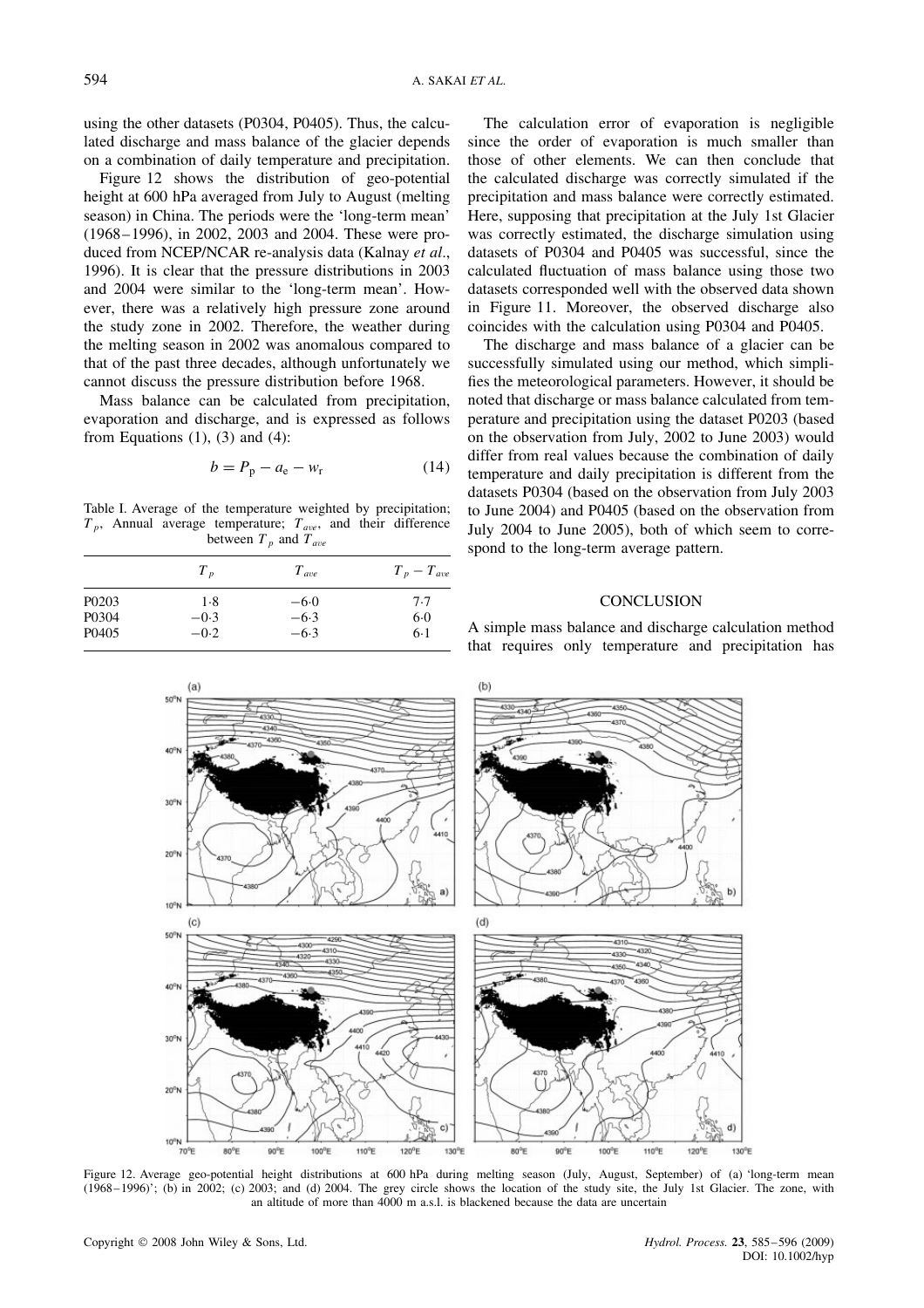been established for the July 1st Glacier in the Qilian Mountains of northwest China. The calculated daily discharge using our method corresponded well with the observed discharge from the glacier during the melting season in 2002. Therefore, as long as daily temperature and precipitation data are precise, our calculation method can actually simulate discharge from the glacier.

Discharge from the basin at the July 1st Glacier was calculated using monthly air temperature and precipitation data at Jiuquan, which is near the glacier, from 1935 to 2004. Three datasets (P0203, P0304, P0405) of daily temperature and precipitation at the July 1st Glacier were reconstructed from three different patterns that were adapted on the basis of *in situ* observations from 2002 to 2005. Each calculated result of discharge and mass balance had similar fluctuations, but they were not exactly the same because of the difference in temperature when precipitation occurred. In particular, the calculated cumulative mass balance using the P0203 dataset decreased largely compared to the observation and calculation using both P0304 and P0405. Therefore, we cannot reconstruct the mass balance and discharge correctly using the dataset of P0203. Geo-potential height distribution in 2002 differed from the long-term mean (1968–1996) in 2003 and 2004. Thus, we consider that the combination of temperature and precipitation in 2002 was unusual because of anomalous weather conditions. When we estimate past mass balance and discharge from the glacier using monthly or annual meteorological data with our method, it should be noted that the results might vary depending on the combination of daily temperature and precipitation, a possible outcome of climatic variation.

The calculated mass balances using datasets of P0304 and P0405 corresponded well with the observed data. In addition, it is worth noting that the simulation of discharge from the glacier was also accurate on the basis of Equation (14). Our method can be further applied to calculate the glacier mass balance and glacier runoff at other zones, provided we can obtain the relationship between precipitation and solar radiation and that between precipitation and relative humidity, together with temperature data.

Fluctuation of wind speed does not have much effect on the calculated discharge since sensible and latent heats were somewhat smaller than radiations at our study site. However, at some glaciers in coastal high latitudes, sensible heat is higher than at other glaciers since the temperature is relatively high (Andrews, 1975). Therefore, it is necessary to investigate the sensitivity to wind speed of heat balance of a glacier before applying our method.

### ACKNOWLEDGEMENTS

We would like to express our thanks to Prof. Yutaka Ageta of the Institute for Hydrospheric-Atmospheric Sciences, Nagoya University, for his generous suggestions on these analyses. We wish to thank all the members

of the Project for their valuable support in the field. We would also like to thank two anonymous reviewers for their useful comments to bring to completion this manuscript. The field research and data analyses were funded by a Grant-in-Aid for Scientific Research (Project No. 14209020) from the Ministry of Education, Culture, Sports, Science and Technology of Japan (MEXT) and the Sumitomo Foundation. This study is a contribution from the Oasis Project (Historical evolution of adaptability in an oasis region to water resource changes) being promoted by the Research Institute for Humanity and Nature (RIHN). The analysis was supported by Dynamics of the Sun-Earth-Life Interactive System G-4, the 21th Century COE Program from MEXT. Akiko Sakai is a Research fellow supported by the Program.

#### **REFERENCES**

- Andrews JT. 1975. *Glacial Systems*. Duxbury Press: North Scituate, MA; 191.
- Braithwate RJ. 1995. Positive degree-day factors for ablation on the Greenland Ice-sheet studied by energy-balance modeling. *Journal of Glaciology* **41**(137): 153–160.
- Braithwate RJ. 1996. Models of ice-atmosphere interactions for the Greenland ice sheet. *Annals of Glaciology* **23**: 149–153.
- Ding L, Kang X. 1985. Climatic conditions for the development of glacier and their effect on the characteristics of glaciers in Qilian mountains. *Memoirs of Lanzhou Institute of Glaciology and Cryopedology, Chinese Academy of Sciences* **5**(4): 9–15.
- Fujita K, Ageta Y. 2000. Effect of summer accumulation on glacier mass balance on the Tibetan Plateau revealed by mass-balance model. *Journal of Glaciology* **46**(153): 244–252.
- Fujita K, Sakai A, Matsuda Y, Narama C, Naito N, Yamaguchi S, Hiyama K, Pu J, Yao T, Nakawo M. 2006. Topographical survey of July 1st Glacier in Qilian Mountains, China. *Bulletin of Glaciological Research* **23**: 63–67.
- Hock R. 2003. Temperature index melt modeling on mountain zones. *Journal of Hydrology* **282**: 104–115.
- Huang M. 1990. On the temperature distribution of glaciers in China. *Journal of Glaciology* **36**(123): 210–215.
- Johannesson T, Sigurdsson O, Laumann T. 1995. Degree-day glacier mass-balance modeling with applications to glaciers in Iceland, Norway and Greenland. *Journal of Glaciology* **41**(138): 345–358.
- Kalnay E, Kanamitsu M, Kistler R, Collins W, Deaven D, Gandin L, Iredell M, Saha S, White G, Woolen J, Zhu Y, Leetmaa A, Reynolds R, Chelliah M, Ebisuzaki W, Higgins W, Janowiak J, Mo KC, Ropelewski C, Wang J, Jenne R, Josph D. 1996. The NCEP/NCAR 40-year reanalysis project. *Bulletin of the American Meteorological Society* **77**: 437–471.
- Kang E, Cheng G, Lan Y, Jin H. 1999. A model for simulating the response of runoff from the mountainous watersheds of inland river basins in the arid zone of northwest China to climatic changes. *Science in China Series D-Earth Sciences* **42**: 52–63.
- Kayastha RB, Ageta Y, Nakawo M, Fujita K, Sakai A, Matsuda Y. 2003. Positive degree-day factor for ice ablation on four glaciers in the Nepalese Himalayas and Qinghai-Tibetan Plateau. *Bulletin of Glaciological Research* **20**: 7–14.
- Kondo J. 1994. *Meteorology of Water Environments*. Asakuta Publishing Co. Ltd.: Tokyo; 348, (in Japanese).
- Kondo J, Xu J. 1997. Seasonal variations in the heat and water balances for nonvegetated surfaces. *Journal of Applied Meteorology* **36**: 1676–1695.
- Liu C, Song G, Jin M. 1992a. Recent change and trend prediction of glaciers in Qilian Mountain. *Memoirs of Lanzhou Institute of Glaciology and Geocryology, Chinese Academy of Sciences* **7**: 1–9, (in Chinese).
- Liu C, Xie Z, Yang H, Wei Y. 1992b. Observation, interpolation and trend study of glacial mass balance on the Qiyi Glacier in Qilian Mountain. *Memoirs of Lanzhou Institute of Glaciology and Geocryology, Chinese Academy of Sciences* **7**: 21–33, (in Chinese, with English abstract).